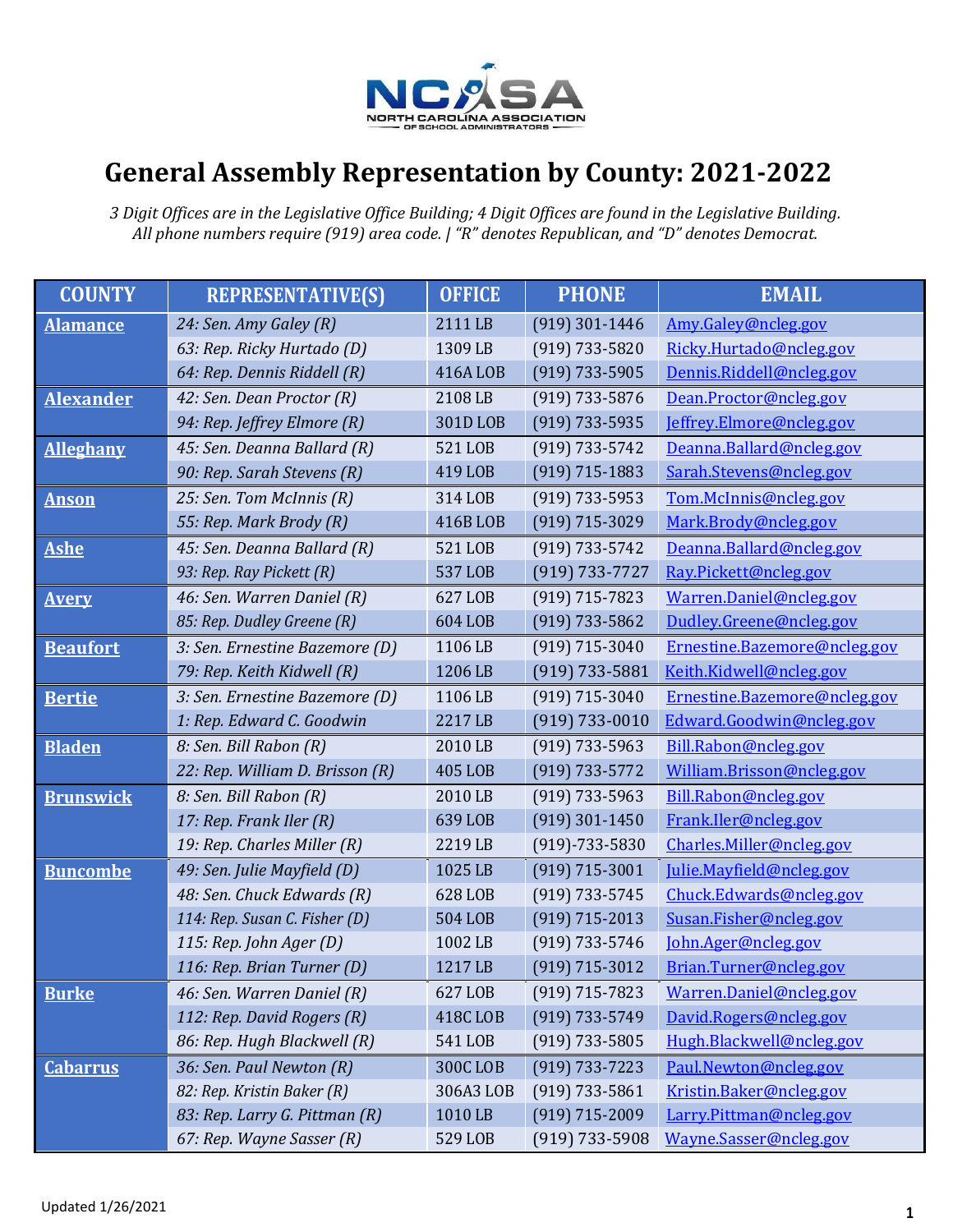| <b>Caldwell</b>   | 46: Sen. Warren Daniel (R)         | 627 LOB<br>2301 LB | $(919)$ 715-7823   | Warren.Daniel@ncleg.gov<br>Destin.Hall@ncleg.gov |
|-------------------|------------------------------------|--------------------|--------------------|--------------------------------------------------|
|                   | 87: Rep. Destin Hall (R)           |                    | $(919) 733 - 5931$ |                                                  |
| <b>Camden</b>     | 1: Sen. Bob Steinburg (R)          | 623 LOB            | $(919)$ 715-8293   | Bob.Steinburg@ncleg.gov                          |
|                   | 1: Rep. Edward C. Goodwin (R)      | 2217 LB            | $(919) 733 - 0010$ | Edward.Goodwin@ncleg.gov                         |
| <b>Carteret</b>   | 2: Sen. Norman W. Sanderson (R)    | 309 LOB            | $(919)$ 733-5706   | Norman.Sanderson@ncleg.gov                       |
|                   | 13: Rep. Pat McElraft (R)          | 634 LOB            | $(919) 733 - 6275$ | Pat.McElraft@ncleg.gov                           |
| <b>Caswell</b>    | 30: Sen. Phil Berger (R)           | 2007 LB            | $(919) 733 - 5708$ | Phil.Berger@ncleg.gov                            |
|                   | 50: Rep. Graig R. Meyer (D)        | 1017 LB            | (919) 715-3019     | Graig.Meyer@ncleg.gov                            |
| <b>Catawba</b>    | 42: Sen. Dean Proctor (R)          | 2108 LB            | $(919)$ 733-5876   | Dean.Proctor@ncleg.gov                           |
|                   | 89: Rep. Mitchell S. Setzer (R)    | 2204 LB            | $(919) 733 - 4948$ | Mitchell.Setzer@ncleg.gov                        |
|                   | 96: Rep. Jay Adams (R)             | <b>301N LOB</b>    | $(919) 733 - 5988$ | Jay.Adams@ncleg.gov                              |
| <b>Chatham</b>    | 23: Sen. Valerie P. Foushee (D)    | 410 LOB            | $(919) 733 - 5804$ | Valerie.Foushee@ncleg.gov                        |
|                   | 54: Rep. Robert T. Reives, II (D)  | 506 LOB            | $(919) 733 - 0057$ | Robert.Reives@ncleg.gov                          |
| <b>Cherokee</b>   | 50: Sen. Kevin Corbin (R)          | 520 LOB            | $(919) 733 - 5875$ | Kevin.Corbin@ncleg.gov                           |
|                   | 120: Rep. Karl Gillespie (R)       | 633 LOB            | $(919) 733 - 5859$ | Karl.Gillespie@ncleg.gov                         |
| <b>Chowan</b>     | 1: Sen. Bob Steinburg (R)          | 623 LOB            | $(919) 715 - 8293$ | Bob.Steinburg@ncleg.gov                          |
|                   | 1: Rep. Edward C. Goodwin (R)      | 2217 LB            | $(919) 733 - 0010$ | Edward.Goodwin@ncleg.gov                         |
| <b>Clay</b>       | 50: Sen. Kevin Corbin (R)          | 520 LOB            | $(919) 733 - 5875$ | Kevin.Corbin@ncleg.gov                           |
|                   | 120: Rep. Karl Gillespie (R)       | 633 LOB            | $(919)$ 733-5859   | Karl.Gillespie@ncleg.gov                         |
| <b>Cleveland</b>  | 44: Sen. W. Ted Alexander (R)      | 621 LOB            | $(919)$ 715-0690   | Ted.Alexander@ncleg.gov                          |
|                   | 110: Rep. Kelly E. Hastings (R)    | 2208 LB            | $(919) 715 - 2002$ | Kelly.Hastings@ncleg.gov                         |
|                   | 111: Rep. Tim Moore (R)            | 2304 LB            | $(919) 733 - 3451$ | Tim.Moore@ncleg.gov                              |
| <b>Columbus</b>   | 13: Sen. Danny Earl Britt, Jr. (R) | 525 LOB            | $(919) 733 - 5651$ | Danny.Britt@ncleg.gov                            |
|                   | 16: Rep. Carson Smith (R)          | 608 LOB            | $(919)$ 715-9664   | Carson.Smith@ncleg.gov                           |
|                   | 46: Rep. Brenden H. Jones (R)      | 1227 LB            | $(919) 733 - 5821$ | Brenden.Jones@ncleg.gov                          |
| Craven            | 2: Sen. Norman W. Sanderson (R)    | 309 LOB            | $(919) 733 - 5706$ | Norman.Sanderson@ncleg.gov                       |
|                   | 3: Rep. Steve Tyson (R)            | 632 LOB            | $(919) 733 - 5853$ | Steve.Tyson@ncleg.gov                            |
|                   | 79: Rep. Keith Kidwell (R)         | 1206 LB            | $(919) 733 - 5881$ | Keith.Kidwell@ncleg.gov                          |
| <b>Cumberland</b> | 19: Sen. Kirk deViere (D)          | 515 LOB            | $(919)$ 733-5776   | Kirk.deViere@ncleg.gov                           |
|                   | 21: Sen. Ben Clark (D)             | 1117 LB            | (919) 733-9349     | Ben.Clark@ncleg.gov                              |
|                   | 42: Rep. Marvin W. Lucas (D)       | 402 LOB            | $(919) 733 - 5775$ | Marvin.Lucas@ncleg.gov                           |
|                   | 43: Rep. Diane Wheatley (R)        | 536 LOB            | (919) 733-5959     | Diane.Wheatley@ncleg.gov                         |
|                   | 44: Rep. William O. Richardson (D) | 1021 LB            | $(919) 733 - 5601$ | William.Richardson@ncleg.gov                     |
|                   | 45: Rep. John Szoka (R)            | 2207 LB            | (919) 733-9892     | John.Szoka@ncleg.gov                             |
| <b>Currituck</b>  | 1: Sen. Bob Steinburg (R)          | 623 LOB            | $(919)$ 715-8293   | Bob.Steinburg@ncleg.gov                          |
|                   | 6: Rep. Bobby Hanig (R)            | 638 LOB            | $(919)$ 733-5906   | Bobby.Hanig@ncleg.gov                            |
|                   | 1: Sen. Bob Steinburg (R)          | 623 LOB            | $(919)$ 715-8293   | Bob.Steinburg@ncleg.gov                          |
| <b>Dare</b>       |                                    | 638 LOB            |                    |                                                  |
|                   | 6: Rep. Bobby Hanig (R)            |                    | $(919)$ 733-5906   | Bobby.Hanig@ncleg.gov                            |
| <b>Davidson</b>   | 29: Sen. Steve Jarvis (R)          | 2113 LB            | $(919) 733 - 5743$ | Steve.Jarvis@ncleg.gov                           |
|                   | 80: Rep. Sam Watford (R)           | 2213 LB            | $(919)$ 715-2526   | Sam.Watford@ncleg.gov                            |
|                   | 81: Rep. Larry W. Potts (R)        | 307C1 LOB          | $(919)$ 715-0873   | Larry.Potts@ncleg.gov                            |
| <b>Davie</b>      | 31: Sen. Joyce Krawiec (R)         | 308 LOB            | $(919) 733 - 7850$ | Joyce.Krawiec@ncleg.gov                          |
|                   | 77: Rep. Julia C. Howard (R)       | 302 LOB            | $(919)$ 733-5904   | Julia.Howard@ncleg.gov                           |
| <b>Duplin</b>     | 10: Sen. Brent Jackson (R)         | 2022 LB            | $(919) 733 - 5705$ | Brent.Jackson@ncleg.gov                          |
|                   | 4: Rep. Jimmy Dixon (R)            | 2226 LB            | $(919) 715 - 3021$ | Jimmy.Dixon@ncleg.gov                            |
| <b>Durham</b>     | 22: Sen. Mike Woodard (D)          | 406 LOB            | $(919)$ 733-4809   | Mike.Woodard@ncleg.gov                           |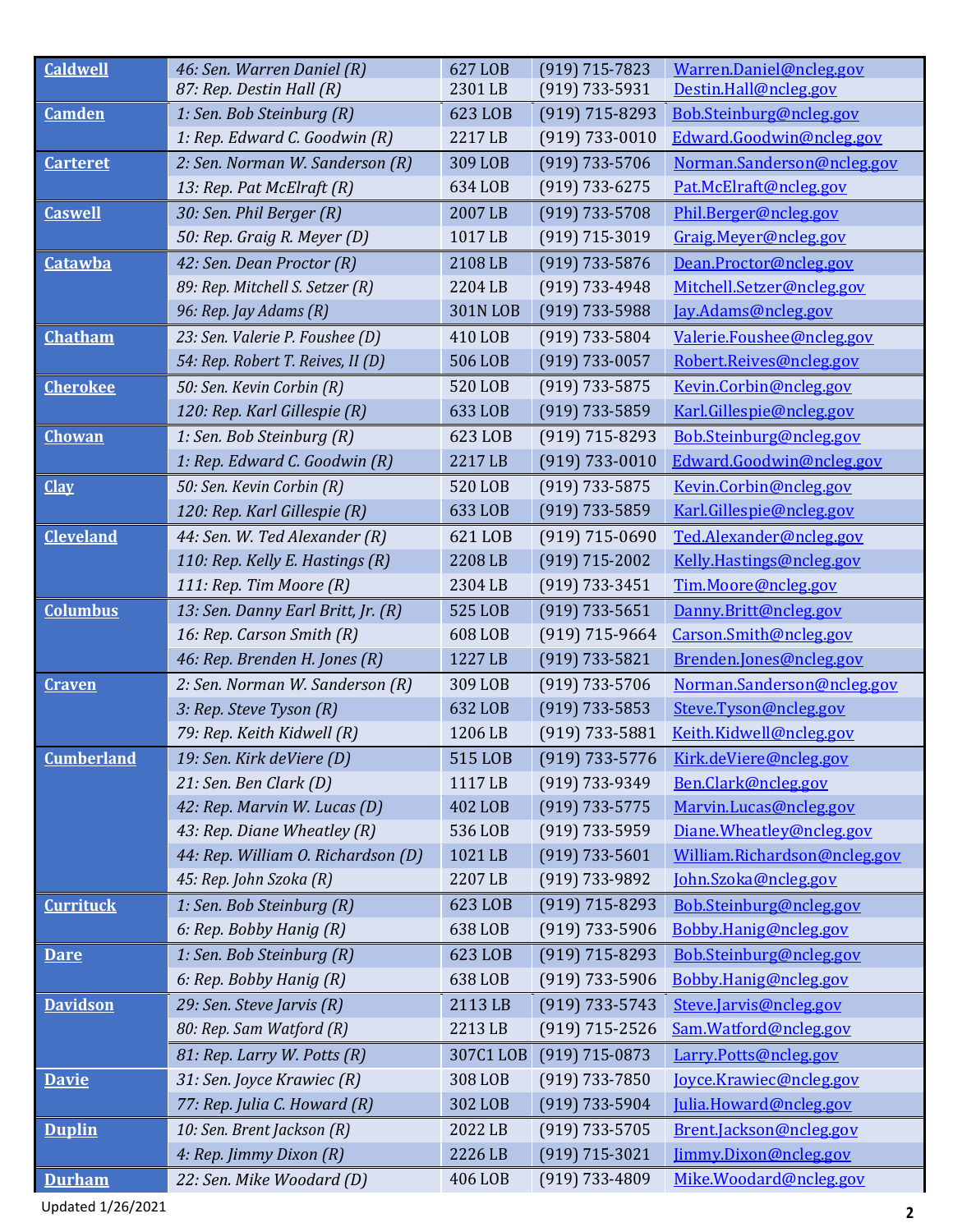|                  | 20: Sen. Natalie Murdock (D)            | 2119 LB         | $(919)$ 733-4599   | Natalie.Murdock@ncleg.gov   |
|------------------|-----------------------------------------|-----------------|--------------------|-----------------------------|
|                  | 29: Rep. Vernetta Alston (D)            | 505ALOB         | $(919) 733 - 5872$ | Vernetta.Alston@ncleg.gov   |
|                  | 30: Rep. Marcia Morey (D)               | 1109 LB         | $(919) 733 - 7663$ | Marcia.Morey@ncleg.gov      |
|                  | 31: Rep. Zack Hawkins (D)               | 1307 LB         | $(919) 715 - 2528$ | Zack.Hawkins@ncleg.gov      |
|                  | 54: Rep. Robert T. Reives, II (D)       | 506 LOB         | $(919)$ 733-0057   | Robert.Reives@ncleg.gov     |
| <b>Edgecombe</b> | 4: Sen. Milton F. "Toby" Fitch, Jr. (D) | 1127 LB         | $(919) 733 - 5878$ | Toby.Fitch@ncleg.gov        |
|                  | 23: Rep. Shelly Willingham (D)          | 513 LOB         | $(919)$ 715-3024   | Shelly.Willingham@ncleg.gov |
| <b>Forsyth</b>   | 31: Sen. Joyce Krawiec (R)              | 308 LOB         | $(919) 733 - 7850$ | Joyce.Krawiec@ncleg.gov     |
|                  | 32: Sen. Paul A. Lowe, Jr. (D)          | 1119 LB         | $(919) 733 - 5620$ | Paul.Lowe@ncleg.gov         |
|                  | 74: Rep. Jeff Zenger (R)                | 609 LOB         | $(919) 733 - 5787$ | Jeff.Zenger@ncleg.gov       |
|                  | 75: Rep. Donny Lambeth (R)              | 303 LOB         | $(919) 733 - 5747$ | Donny.Lambeth@ncleg.gov     |
|                  | 71: Rep. Evelyn Terry (D)               | 514 LOB         | $(919) 733 - 5777$ | Evelyn.Terry@ncleg.gov      |
|                  | 72: Rep. Amber Baker (D)                | 1006 LB         | $(919) 733 - 5829$ | Amber.Baker@ncleg.gov       |
|                  | 73: Rep. Lee Zachary (R)                | 420 LOB         | $(919) 715 - 8361$ | Lee.Zachary@ncleg.gov       |
| <b>Franklin</b>  | 18: Sen. Sarah Crawford (D)             | 518 LOB         | $(919) 733 - 5850$ | Sarah.Crawford@ncleg.gov    |
|                  | 7: Rep. Matthew Winslow (R)             | 610 LOB         | $(919) 715 - 3032$ | Matthew.Winslow@ncleg.gov   |
| Gaston           | 44: Sen. W. Ted Alexander (R)           | 621 LOB         | $(919) 715 - 0690$ | Ted.Alexander@ncleg.gov     |
|                  | 43: Sen. Kathy Harrington (R)           | 300BLOB         | $(919) 733 - 5734$ | Kathy.Harrington@ncleg.gov  |
|                  | 108: Rep. John A. Torbett (R)           | 538 LOB         | $(919) 733 - 5868$ | John.Torbett@ncleg.gov      |
|                  | 109: Rep. Dana Bumgardner (R)           | 304 LOB         | (919) 733-5809     | Dana.Bumgardner@ncleg.gov   |
|                  | 110: Rep. Kelly E. Hastings (R)         | 2208 LB         | $(919)$ 715-2002   | Kelly.Hastings@ncleg.gov    |
| Gates            | 1: Sen. Bob Steinburg (R)               | 623 LOB         | $(919) 715 - 8293$ | Bob.Steinburg@ncleg.gov     |
|                  | 5: Rep. Howard J. Hunter, III (D)       | 2121 LB         | $(919) 733 - 5780$ | Howard.Hunter@ncleg.gov     |
| Graham           | 50: Sen. Kevin Corbin (R)               | 520 LOB         | $(919) 733 - 5875$ | Kevin.Corbin@ncleg.gov      |
|                  | 120: Rep. Karl Gillespie (R)            | 633 LOB         | $(919) 733 - 5859$ | Karl.Gillespie@ncleg.gov    |
| Granville        | 22: Sen. Mike Woodard (D)               | 406 LOB         | (919) 733-4809     | Mike.Woodard@ncleg.gov      |
|                  | 2: Rep. Larry Yarborough (R)            | 1219 LB         | $(919)$ 715-0850   | Larry.Yarborough@ncleg.gov  |
|                  | 32: Rep. Terry E. Garrison (D)          | 1209 LOB        | (919) 733-5824     | Terry.Garrison@ncleg.gov    |
| Greene           | 5: Sen. Don Davis (D)                   | 523 LOB         | $(919)$ 715-8363   | Don.Davis@ncleg.gov         |
|                  | 10: Rep. John R. Bell, $IV(R)$          | 301FLOB         | $(919) 715 - 3017$ | John.Bell@ncleg.gov         |
| <b>Guilford</b>  | 24: Sen. Amy Galey (R)                  | 2111 LB         | $(919)$ 301-1446   | Amy.Galey@ncleg.gov         |
|                  | 26: Sen. David W. Craven, Jr. (R)       | 2106 LB         | $(919) 733 - 5870$ | David.Craven@ncleg.gov      |
|                  | 27: Sen. Michael Garrett (D)            | <b>206C LOB</b> | $(919)$ 733-5856   | Michael.Garrett@ncleg.gov   |
|                  | 28: Sen. Gladys A. Robinson (D)         | 1026 LB         | $(919) 715 - 3042$ | Gladys.Robinson@ncleg.gov   |
|                  | 57: Rep. Ashton Wheeler Clemmons (D)    | 1211 LB         | $(919) 733 - 5781$ | Ashton.Clemmons@ncleg.gov   |
|                  | 58: Rep. Amos L. Quick, III (D)         | 510 LOB         | $(919) 733 - 5902$ | Amos.Quick@ncleg.gov        |
|                  | 59: Rep. Jon Hardister (R)              | 635 LOB         | $(919) 733 - 5191$ | Jon.Hardister@ncleg.gov     |
|                  | 60: Rep. Cecil Brockman (D)             | 2223 LB         | $(919) 733 - 5825$ | Cecil.Brockman@ncleg.gov    |
|                  | 61: Rep. Pricey Harrison (D)            | 1218 LB         | $(919) 733 - 5771$ | Pricey.Harrison@ncleg.gov   |
|                  | 62: Rep. John Faircloth (R)             | 613 LOB         | $(919) 733 - 5877$ | John.Faircloth@ncleg.gov    |
| <b>Halifax</b>   | 4: Sen. Milton F. "Toby" Fitch, Jr. (D) | 1127 LB         | $(919) 733 - 5878$ | Toby.Fitch@ncleg.gov        |
|                  | 27: Rep. Michael H. Wray (D)            | 2123 LB         | $(919) 733 - 5662$ | Michael.Wray@ncleg.gov      |
| <b>Harnett</b>   | 12: Sen. Jim Burgin (R)                 | 620 LOB         | $(919) 733 - 5748$ | Jim.Burgin@ncleg.gov        |
|                  | 28: Rep. Larry C. Strickland (R)        | 526 LOB         | (919) 733-5849     | Larry.Strickland@ncleg.gov  |
|                  | 51: Rep. John Sauls (R)                 | <b>408 LOB</b>  | $(919)$ 715-3026   | John.Sauls@ncleg.gov        |
|                  |                                         | 542 LOB         | $(919)$ 715-3015   | Howard.Penny@ncleg.gov      |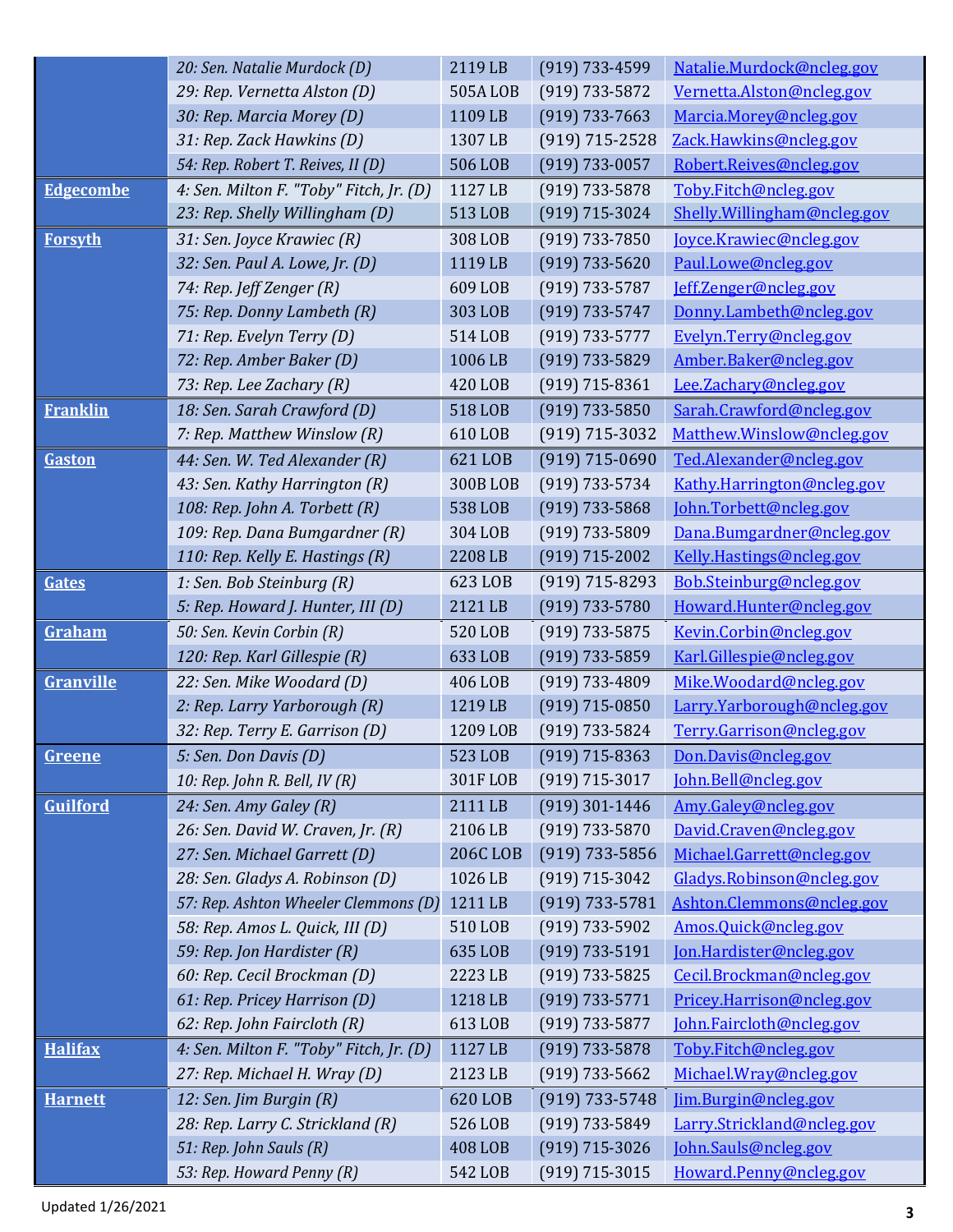| <b>Havwood</b>     | 50: Sen. Kevin Corbin (R)         | <b>520 LOB</b> | $(919) 733 - 5875$ | Kevin.Corbin@ncleg.gov       |
|--------------------|-----------------------------------|----------------|--------------------|------------------------------|
|                    | 118: Rep. Mark Pless (R)          | 533 LOB        | $(919) 733 - 5732$ | Mark.Pless@ncleg.gov         |
|                    | 119: Rep. Mike Clampitt (R)       | 418A1 LOB      | $(919)$ 715-3005   | Mike.Clampitt@ncleg.gov      |
| <b>Henderson</b>   | 48: Sen. Chuck Edwards (R)        | 628 LOB        | (919) 733-5745     | Chuck.Edwards@ncleg.gov      |
|                    | 113: Rep. Jake Johnson (R)        | 306B2 LOB      | $(919)$ 715-4466   | Jake.Johnson@ncleg.gov       |
|                    | 117: Rep. Tim Moffitt (R)         | 2215 LB        | $(919) 733 - 5956$ | Tim.Moffitt@ncleg.gov        |
| <b>Hertford</b>    | 1: Sen. Bob Steinburg (R)         | 623 LOB        | $(919) 715 - 8293$ | Bob.Steinburg@ncleg.gov      |
|                    | 5: Rep. Howard J. Hunter, III (D) | 2121 LB        | $(919) 733 - 5780$ | Howard.Hunter@ncleg.gov      |
| <b>Hoke</b>        | 21: Sen. Ben Clark (D)            | 1117 LB        | (919) 733-9349     | Ben.Clark@ncleg.gov          |
|                    | 48: Rep. Garland E. Pierce (D)    | 1204 LB        | $(919) 733 - 5803$ | Garland.Pierce@ncleg.gov     |
| <b>Hyde</b>        | 1: Sen. Bob Steinburg (R)         | 623 LOB        | $(919) 715 - 8293$ | Bob.Steinburg@ncleg.gov      |
|                    | 6: Rep. Bobby Hanig (R)           | 638 LOB        | $(919) 733 - 5906$ | Bobby.Hanig@ncleg.gov        |
| <b>Iredell</b>     | 34: Sen. Vickie Sawyer (R)        | 312 LOB        | $(919)$ 715-3038   | Vickie.Sawyer@ncleg.gov      |
|                    | 95: Rep. Grey Mills (R)           | 637 LOB        | $(919) 733 - 5741$ | Grey.Mills@ncleg.gov         |
|                    | 84: Rep. Jeffrey McNeely (R)      | 606 LOB        | $(919) 733 - 5661$ | Jeffrey.McNeely@ncleg.gov    |
| <b>Jackson</b>     | 50: Sen. Kevin Corbin (R)         | 520 LOB        | $(919) 733 - 5875$ | Kevin.Corbin@ncleg.gov       |
|                    | 119: Rep. Mike Clampitt (R)       | 418A1 LOB      | $(919)$ 715-3005   | Mike.Clampitt@ncleg.gov      |
| <b>Johnston</b>    | 12: Sen. Jim Burgin (R)           | 620 LOB        | $(919) 733 - 5748$ | Jim.Burgin@ncleg.gov         |
|                    | 11: Sen. Lisa S. Barnes (R)       | 2117 LB        | $(919)$ 715-3030   | Lisa.Barnes@ncleg.gov        |
|                    | 10: Sen. Brent Jackson (R)        | 2022 LB        | $(919) 733 - 5705$ | Brent.Jackson@ncleg.gov      |
|                    | 26: Rep. Donna McDowell White (R) | 307 LOB        | $(919) 733 - 5605$ | Donna.White@ncleg.gov        |
|                    | 10: Rep. John R. Bell, $IV(R)$    | 301FLOB        | $(919) 715 - 3017$ | John.Bell@ncleg.gov          |
|                    | 28: Rep. Larry C. Strickland (R)  | 526 LOB        | $(919) 733 - 5849$ | Larry.Strickland@ncleg.gov   |
| <b>Iones</b>       | 6: Sen. Michael Lazzara (R)       | 2115 LB        | (919) 715-3034     | Michael.Lazzara@ncleg.gov    |
|                    |                                   |                |                    |                              |
|                    | 13: Rep. Pat McElraft (R)         | 634 LOB        | $(919) 733 - 6275$ | Pat.McElraft@ncleg.gov       |
| Lee                | 12: Sen. Jim Burgin (R)           | 620 LOB        | $(919) 733 - 5748$ | Jim.Burgin@ncleg.gov         |
|                    | 51: Rep. John Sauls (R)           | <b>408 LOB</b> | $(919) 715 - 3026$ | John.Sauls@ncleg.gov         |
| Lenoir             | 7: Sen. Jim Perry $(R)$           | 311 LOB        | $(919) 733 - 5621$ | Jim.Perry@ncleg.gov          |
|                    | 12: Rep. Chris Humphrey (R)       | 306B1 LOB      | $(919)$ 733-5995   | Chris.Humphrey@ncleg.gov     |
| <b>Lincoln</b>     | 44: Sen. W. Ted Alexander (R)     | 621 LOB        | $(919)$ 715-0690   | Ted.Alexander@ncleg.gov      |
|                    | 97: Rep. Jason Saine (R)          | 1326 LB        | $(919) 733 - 5782$ | Jason.Saine@ncleg.gov        |
| <b>Macon</b>       | 50: Sen. Kevin Corbin (R)         | 520 LOB        | $(919) 733 - 5875$ | Kevin.Corbin@ncleg.gov       |
|                    | 120: Rep. Karl Gillespie (R)      | 633 LOB        | $(919) 733 - 5859$ | Karl.Gillespie@ncleg.gov     |
| <b>Madison</b>     | 47: Sen. Ralph Hise (R)           | <b>300ALOB</b> | $(919) 733 - 3460$ | Ralph.Hise@ncleg.gov         |
|                    | 118: Rep. Mark Pless (R)          | 533 LOB        | $(919) 733 - 5732$ | Mark.Pless@ncleg.gov         |
| <b>Martin</b>      | 3: Sen. Ernestine Bazemore (D)    | 1106 LB        | $(919)$ 715-3040   | Ernestine.Bazemore@ncleg.gov |
|                    | 23: Rep. Shelly Willingham (D)    | 513 LOB        | $(919)$ 715-3024   | Shelly.Willingham@ncleg.gov  |
| <b>McDowell</b>    | 47: Sen. Ralph Hise (R)           | 300A LOB       | $(919) 733 - 3460$ | Ralph.Hise@ncleg.gov         |
|                    | 85: Rep. Dudley Greene (R)        | 604 LOB        | $(919) 733 - 5862$ | Dudley.Greene@ncleg.gov      |
| <b>Mecklenburg</b> | 37: Sen. Jeff Jackson (D)         | 1104 LB        | $(919) 715 - 8331$ | Jeff.Jackson@ncleg.gov       |
|                    | 38: Sen. Mujtaba A. Mohammed (D)  | 517 LOB        | $(919)$ 733-5955   | Mujtaba.Mohammed@ncleg.gov   |
|                    | 39: Sen. DeAndrea Salvador (D)    | 1120 LB        | $(919)$ 733-5655   | DeAndrea.Salvador@ncleg.gov  |
|                    | 40: Sen. Joyce Waddell (D)        | 1113 LB        | $(919) 733 - 5650$ | Joyce.Waddell@ncleg.gov      |
|                    | 41: Sen. Natasha R. Marcus (D)    | 519 LOB        | $(919)$ 715-3050   | Natasha.Marcus@ncleg.gov     |
|                    | 88: Rep. Mary Belk (D)            | 1313 LB        | $(919) 733 - 5607$ | Mary.Belk@ncleg.gov          |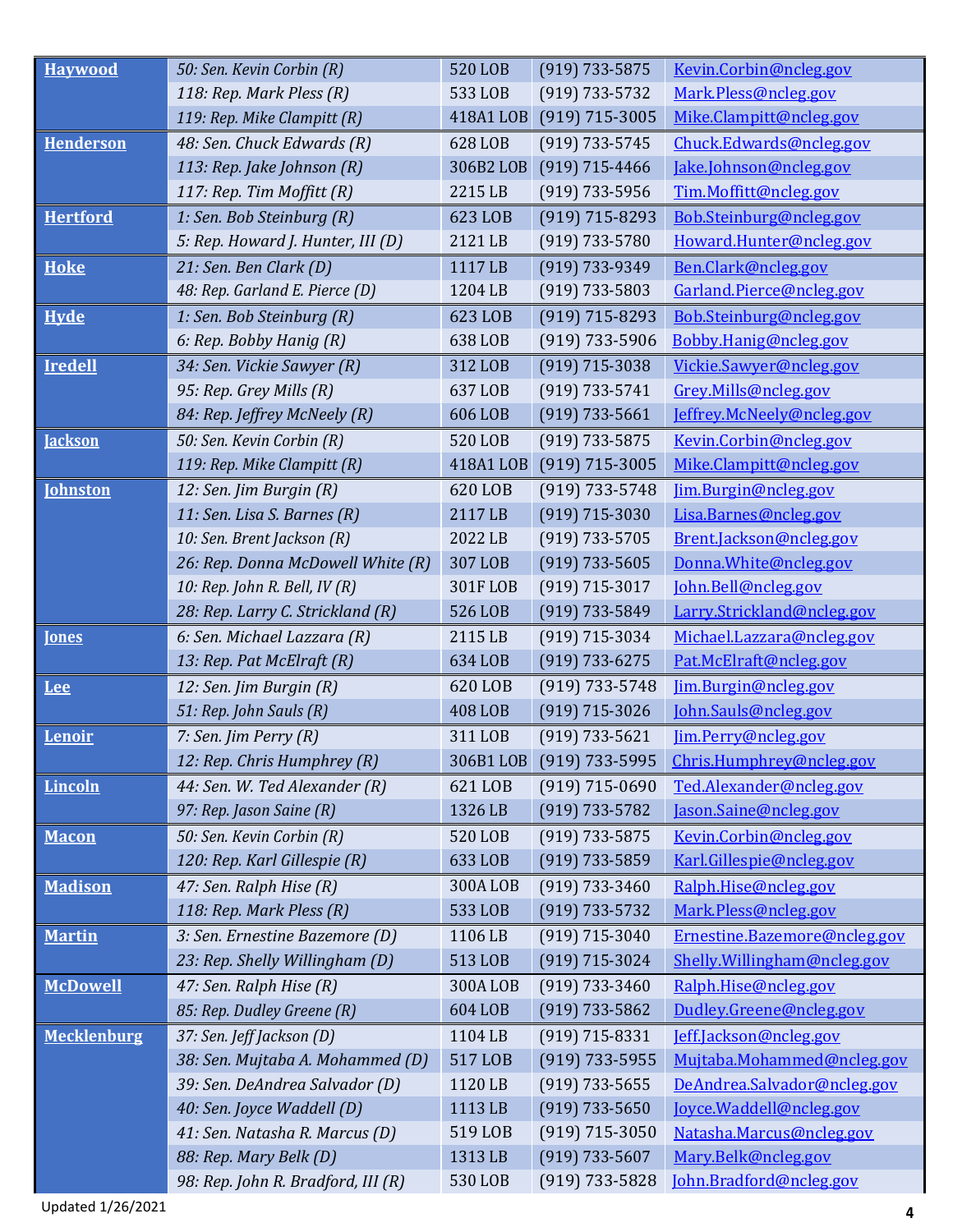|                    | 99: Rep. Nasif Majeed (D)                   | 1008 LB        | $(919)$ 733-5606   | Nasif.Majeed@ncleg.gov       |
|--------------------|---------------------------------------------|----------------|--------------------|------------------------------|
|                    | 100: Rep. John Autry (D)                    | 1019 LB        | $(919)$ 715-0706   | John.Autry@ncleg.gov         |
|                    | 101: Rep. Carolyn G. Logan (D)              | 603 LOB        | $(919) 715 - 2530$ | Carolyn.Logan@ncleg.gov      |
|                    | 102: Rep. Becky Carney (D)                  | 1221 LB        | $(919) 733 - 5827$ | Becky.Carney@ncleg.gov       |
|                    | 103: Rep. Rachel Hunt (D)                   | 1111 LB        | $(919) 733 - 5800$ | Rachel.Hunt@ncleg.gov        |
|                    | 104: Rep. Brandon Lofton (D)                | 1317 LB        | $(919)$ 715-3009   | Brandon.Lofton@ncleg.gov     |
|                    | 105: Rep. Wesley Harris (D)                 | 1321 LB        | $(919)$ 733-5886   | Wesley.Harris@ncleg.gov      |
|                    | 106: Rep. Carla D. Cunningham (D)           | 403 LOB        | $(919) 733 - 5807$ | Carla.Cunningham@ncleg.gov   |
|                    | 107: Rep. Kelly M. Alexander, Jr. (D)       | 404 LOB        | $(919) 733 - 5778$ | Kelly.Alexander@ncleg.gov    |
|                    | 92: Rep. Terry M. Brown, Jr. (D)            | 602 LOB        | $(919) 733 - 5654$ | Terry.Brown@ncleg.gov        |
| <b>Mitchell</b>    | 47: Sen. Ralph Hise (R)                     | <b>300ALOB</b> | $(919) 733 - 3460$ | Ralph.Hise@ncleg.gov         |
|                    | 85: Rep. Dudley Greene (R)                  | 604 LOB        | $(919) 733 - 5862$ | Dudley.Greene@ncleg.gov      |
| <b>Montgomery</b>  | 29: Sen. Steve Jarvis (R)                   | 2113 LB        | $(919) 733 - 5743$ | Steve.Jarvis@ncleg.gov       |
|                    | 66: Rep. Ben T. Moss, Jr. (R)               | 306C LOB       | $(919) 733 - 5823$ | Ben.Moss@ncleg.gov           |
| <b>Moore</b>       | 25: Sen. Tom McInnis (R)                    | 314 LOB        | $(919)$ 733-5953   | Tom.McInnis@ncleg.gov        |
|                    | 52: Rep. James L. Boles, Jr. (R)            | 528 LOB        | $(919) 733 - 5903$ | Jamie.Boles@ncleg.gov        |
|                    | 78: Rep. Allen McNeill (R)                  | 411 LOB        | $(919)$ 715-4946   | Allen.McNeill@ncleg.gov      |
| <b>Nash</b>        | 11: Sen. Lisa S. Barnes (R)                 | 2117 LB        | $(919)$ 715-3030   | Lisa.Barnes@ncleg.gov        |
|                    | 25: Rep. James D. Gailliard (D)             | 1319 LB        | $(919) 733 - 5802$ | James.Gailliard@ncleg.gov    |
|                    | 7: Rep. Matthew Winslow (R)                 | 610 LOB        | $(919)$ 715-3032   | Matthew.Winslow@ncleg.gov    |
| <b>New Hanover</b> | 8: Sen. Bill Rabon (R)                      | 2010 LB        | $(919)$ 733-5963   | Bill.Rabon@ncleg.gov         |
|                    | 9: Sen. Michael Lee (R)                     | 523 LOB        | $(919) 715 - 2525$ | Michael.Lee@ncleg.gov        |
|                    | 18: Rep. Deb Butler (D)                     | 1015 LB        | $(919) 733 - 5754$ | Deb.Butler@ncleg.gov         |
|                    | 19: Rep. Ted Davis, $\overline{Jr}$ . $(R)$ | 417B LOB       | $(919)$ 733-5786   | Ted.Davis@ncleg.gov          |
|                    | 20: Rep. Charles W. Miller (R)              | 2219 LB        | $(919) 733 - 5830$ | Charles.Miller@ncleg.gov     |
| <b>Northampton</b> | 3: Sen. Ernestine Bazemore (D)              | 1106 LB        | $(919) 715 - 3040$ | Ernestine.Bazemore@ncleg.gov |
|                    | 27: Rep. Michael H. Wray (D)                | 2123 LB        | $(919) 733 - 5662$ | Michael.Wray@ncleg.gov       |
| <b>Onslow</b>      | 6: Sen. Michael Lazzara (R)                 | 2115 LB        | $(919)$ 715-3034   | Michael.Lazzara@ncleg.gov    |
|                    | 14: Rep. George G. Cleveland (R)            | 417A LOB       | $(919)$ 715-6707   | George.Cleveland@ncleg.gov   |
|                    | 15: Rep. Phil Shepard (R)                   | 534 LOB        | $(919)$ 715-9644   | Phil.Shepard@ncleg.gov       |
|                    | 4: Rep. Jimmy Dixon (R)                     | 2226 LB        | $(919) 715 - 3021$ | Jimmy.Dixon@ncleg.gov        |
| <b>Orange</b>      | 23: Sen. Valerie P. Foushee (D)             | 410 LOB        | $(919)$ 733-5804   | Valerie.Foushee@ncleg.gov    |
|                    | 50: Rep. Graig R. Meyer (D)                 | 1017 LB        | (919) 715-3019     | Graig.Meyer@ncleg.gov        |
|                    | 56: Rep. Verla Insko (D)                    | 503 LOB        | $(919) 733 - 7208$ | Verla.Insko@ncleg.gov        |
| <b>Pamlico</b>     | 2: Sen. Norman W. Sanderson (R)             | 309 LOB        | $(919)$ 733-5706   | Norman.Sanderson@ncleg.gov   |
|                    | 6: Rep. Bobby Hanig (R)                     | 638 LOB        | $(919)$ 733-5906   | Bobby.Hanig@ncleg.gov        |
| <b>Pasquotank</b>  | 1: Sen. Bob Steinburg (R)                   | 623 LOB        | $(919)$ 715-8293   | Bob.Steinburg@ncleg.gov      |
|                    | 5: Rep. Howard J. Hunter, III (D)           | 2121 LB        | $(919) 733 - 5780$ | Howard.Hunter@ncleg.gov      |
| <b>Pender</b>      | 8: Sen. Bill Rabon (R)                      | 2010 LB        | $(919) 733 - 5963$ | Bill.Rabon@ncleg.gov         |
|                    | 16: Rep. Carson Smith (R)                   | 608 LOB        | $(919)$ 715-9664   | Carson.Smith@ncleg.gov       |
| <b>Perquimans</b>  | 1: Sen. Bob Steinburg (R)                   | 623 LOB        | $(919)$ 715-8293   | Bob.Steinburg@ncleg.gov      |
|                    | 1: Rep. Edward C. Goodwin                   | 2217 LB        | $(919) 733 - 0010$ | Edward.Goodwin@ncleg.gov     |
| <b>Person</b>      | 22: Sen. Mike Woodard (D)                   | 406 LOB        | $(919) 733 - 4809$ | Mike.Woodard@ncleg.gov       |
|                    | 2: Rep. Larry Yarborough (R)                | 1229 LB        | $(919)$ 715-0850   | Larry.Yarborough@ncleg.gov   |
| Pitt               | 5: Sen. Don Davis (D)                       | 523 LOB        | $(919)$ 715-8363   | Don.Davis@ncleg.gov          |
|                    | 8: Rep. Kandie D. Smith (D)                 | 1315 LB        | $(919)$ 715-3023   | Kandie.Smith@ncleg.gov       |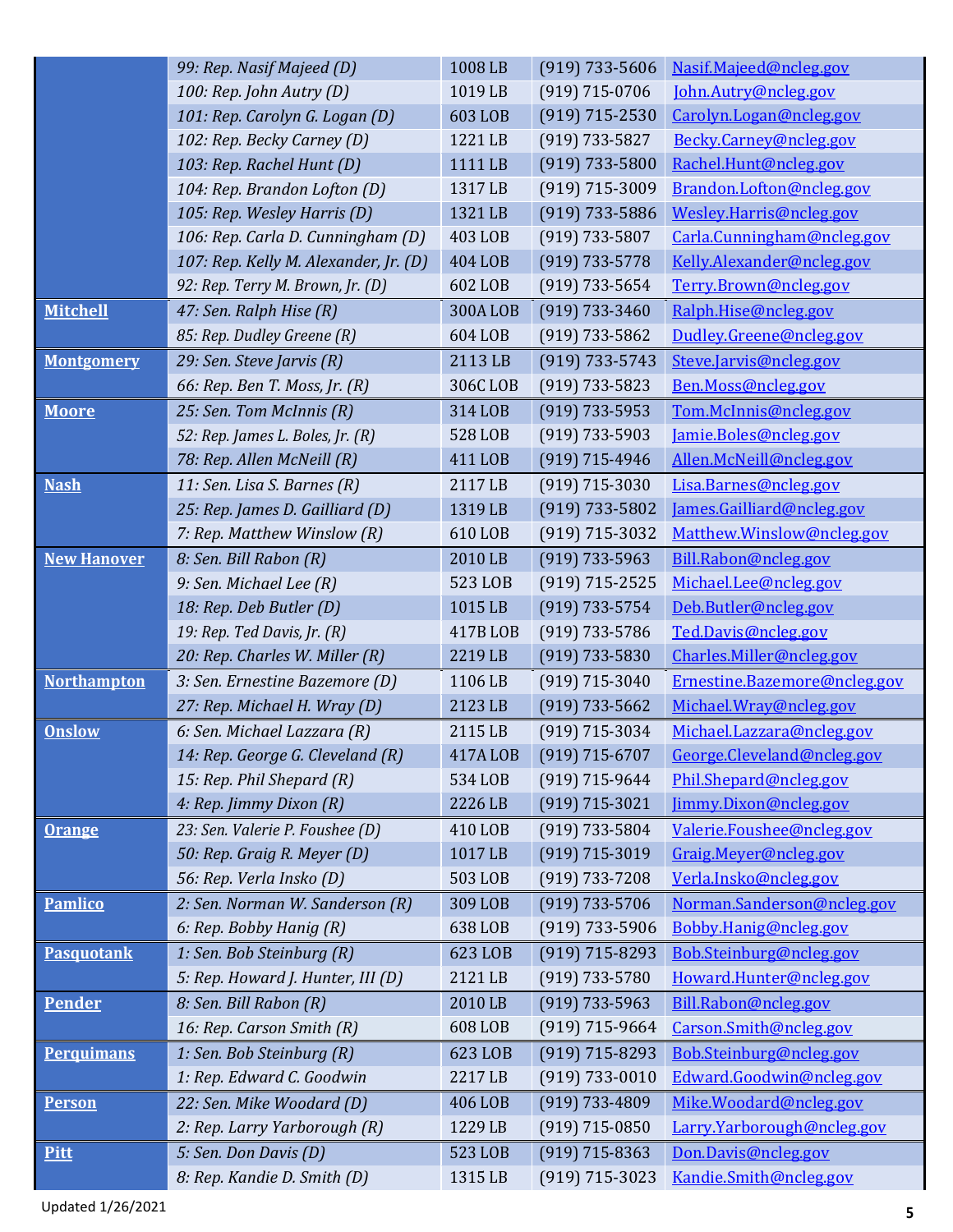|                     | 9: Rep. Brian Farkas (D)           | 1421 LOB       | $(919) 733 - 5757$ | Brian.Farkas@ncleg.gov    |
|---------------------|------------------------------------|----------------|--------------------|---------------------------|
|                     | 12: Rep. Chris Humphrey (R)        | 306B1 LOB      | $(919)$ 733-5995   | Chris.Humphrey@ncleg.gov  |
| <b>Polk</b>         | 47: Sen. Ralph Hise (R)            | <b>300ALOB</b> | $(919) 733 - 3460$ | Ralph.Hise@ncleg.gov      |
|                     | 113: Rep. Jake Johnson $(R)$       | 306B2 LOB      | $(919)$ 715-4466   | Jake.Johnson@ncleg.gov    |
| Randolph            | 26: Sen. David W. Craven, Jr. (R)  | 2106 LB        | $(919) 733 - 5870$ | David.Craven@ncleg.gov    |
|                     | 70: Rep. Pat B. Hurley (R)         | 532 LOB        | $(919) 733 - 5865$ | Pat.Hurley@ncleg.gov      |
|                     | 78: Rep. Allen McNeill (R)         | 411 LOB        | $(919)$ 715-4946   | Allen.McNeill@ncleg.gov   |
| <b>Richmond</b>     | 25: Sen. Tom McInnis (R)           | 314 LOB        | $(919)$ 733-5953   | Tom.McInnis@ncleg.gov     |
|                     | 66: Rep. Ben T. Moss, Jr. (R)      | 306C LOB       | $(919)$ 733-5823   | Ben.Moss@ncleg.gov        |
| <b>Robeson</b>      | 13: Sen. Danny Earl Britt, Jr. (R) | 525 LOB        | $(919) 733 - 5651$ | Danny.Britt@ncleg.gov     |
|                     | 46: Rep. Brenden H. Jones (R)      | 1227 LB        | $(919) 733 - 5821$ | Brenden.Jones@ncleg.gov   |
|                     | 47: Rep. Charles Graham (D)        | 509 LOB        | $(919)$ 715-0875   | Charles.Graham@ncleg.gov  |
| <b>Rockingham</b>   | 30: Sen. Phil Berger (R)           | 2007 LB        | $(919) 733 - 5708$ | Phil.Berger@ncleg.gov     |
|                     | 65: Rep. Jerry Carter (R)          | 418B2 LOB      | (919) 733-5779     | Jerry.Carter@ncleg.gov    |
|                     | 91: Rep. Kyle Hall (R)             | 529 LOB        | $(919)$ 733-5609   | Kyle.Hall@ncleg.gov       |
| <b>Rowan</b>        | 33: Sen. Carl Ford (R)             | 625 LOB        | $(919)$ 733-5665   | Carl.Ford@ncleg.gov       |
|                     | 67: Rep. Wayne Sasser (R)          | 529 LOB        | $(919) 733 - 5908$ | Wayne.Sasser@ncleg.gov    |
|                     | 77: Rep. Julia C. Howard (R)       | 302 LOB        | $(919) 733 - 5904$ | Julia.Howard@ncleg.gov    |
|                     | 76: Rep. Harry Warren (R)          | 611 LOB        | $(919) 733 - 5784$ | Harry.Warren@ncleg.gov    |
| <b>Rutherford</b>   | 47: Sen. Ralph Hise (R)            | <b>300ALOB</b> | $(919) 733 - 3460$ | Ralph.Hise@ncleg.gov      |
|                     | 112: Rep. David Rogers (R)         | 418C LOB       | $(919) 733 - 5749$ | David.Rogers@ncleg.gov    |
| <b>Sampson</b>      | 10: Sen. Brent Jackson (R)         | 2022 LB        | $(919) 733 - 5705$ | Brent.Jackson@ncleg.gov   |
|                     | 22: Rep. William D. Brisson (R)    | 405 LOB        | $(919) 733 - 5772$ | William.Brisson@ncleg.gov |
|                     | 21: Rep. Raymond E. Smith, Jr. (D) | 1323 LB        | $(919) 733 - 5863$ | Raymond.Smith@ncleg.gov   |
| <b>Scotland</b>     | 25: Sen. Tom McInnis (R)           | 314 LOB        | $(919) 733 - 5953$ | Tom.McInnis@ncleg.gov     |
|                     | 48: Rep. Garland E. Pierce (D)     | 1204 LB        | $(919) 733 - 5803$ | Garland.Pierce@ncleg.gov  |
| <b>Stanly</b>       | 33: Sen. Carl Ford (R)             | 625 LOB        | $(919)$ 733-5665   | Carl.Ford@ncleg.gov       |
|                     | 67: Rep. Wayne Sasser (R)          | 529 LOB        | $(919) 733 - 5908$ | Wayne.Sasser@ncleg.gov    |
|                     | 66: Rep. Ben T. Moss, Jr. (R)      | 306C LOB       | $(919) 733 - 5823$ | Ben.Moss@ncleg.gov        |
| <b>Stokes</b>       | 30: Sen. Phil Berger (R)           | 2007 LB        | (919) 733-5708     | Phil.Berger@ncleg.gov     |
|                     | 91: Rep. Kyle Hall (R)             | 529 LOB        | $(919) 733 - 5609$ | Kyle.Hall@ncleg.gov       |
| <b>Surry</b>        | 30: Sen. Phil Berger (R)           | 2007 LB        | (919) 733-5708     | Phil.Berger@ncleg.gov     |
|                     | 45: Sen. Deanna Ballard (R)        | 521 LOB        | $(919) 733 - 5742$ | Deanna.Ballard@ncleg.gov  |
|                     | 91: Rep. Kyle Hall (R)             | 529 LOB        | $(919) 733 - 5609$ | Kyle.Hall@ncleg.gov       |
|                     | 90: Rep. Sarah Stevens (R)         | 419 LOB        | $(919)$ 715-1883   | Sarah.Stevens@ncleg.gov   |
| <b>Swain</b>        | 50: Sen. Kevin Corbin (R)          | 520 LOB        | $(919) 733 - 5875$ | Kevin.Corbin@ncleg.gov    |
|                     | 119: Rep. Mike Clampitt (R)        | 418A1 LOB      | $(919)$ 715-3005   | Mike.Clampitt@ncleg.gov   |
| <b>Transylvania</b> | 48: Sen. Chuck Edwards (R)         | 628 LOB        | $(919) 733 - 5745$ | Chuck.Edwards@ncleg.gov   |
|                     | 113: Rep. Jake Johnson (R)         | 306B2 LOB      | $(919)$ 715-4466   | Jake.Johnson@ncleg.gov    |
| <b>Tyrrell</b>      | 1: Sen. Bob Steinburg (R)          | 623 LOB        | $(919) 715 - 8293$ | Bob.Steinburg@ncleg.gov   |
|                     | 1: Rep. Edward C. Goodwin (R)      | 2217 LB        | $(919) 733 - 0010$ | Edward.Goodwin@ncleg.gov  |
| <b>Union</b>        | 35: Sen. Todd Johnson (R)          | 310 LOB        | $(919)$ 733-7659   | Todd.Johnson@ncleg.gov    |
|                     | 36: Sen. Paul Newton (R)           | <b>300CLOB</b> | $(919) 733 - 7223$ | Paul.Newton@ncleg.gov     |
|                     | 55: Rep. Mark Brody (R)            | 416BLOB        | (919) 715-3029     | Mark.Brody@ncleg.gov      |
|                     | 68: Rep. David Willis (R)          | 306A2 LOB      | $(919) 733 - 2406$ | David.Willis@ncleg.gov    |
|                     | 69: Rep. Dean Arp (R)              | 307A LOB       | $(919)$ 715-3007   | Dean.Arp@ncleg.gov        |